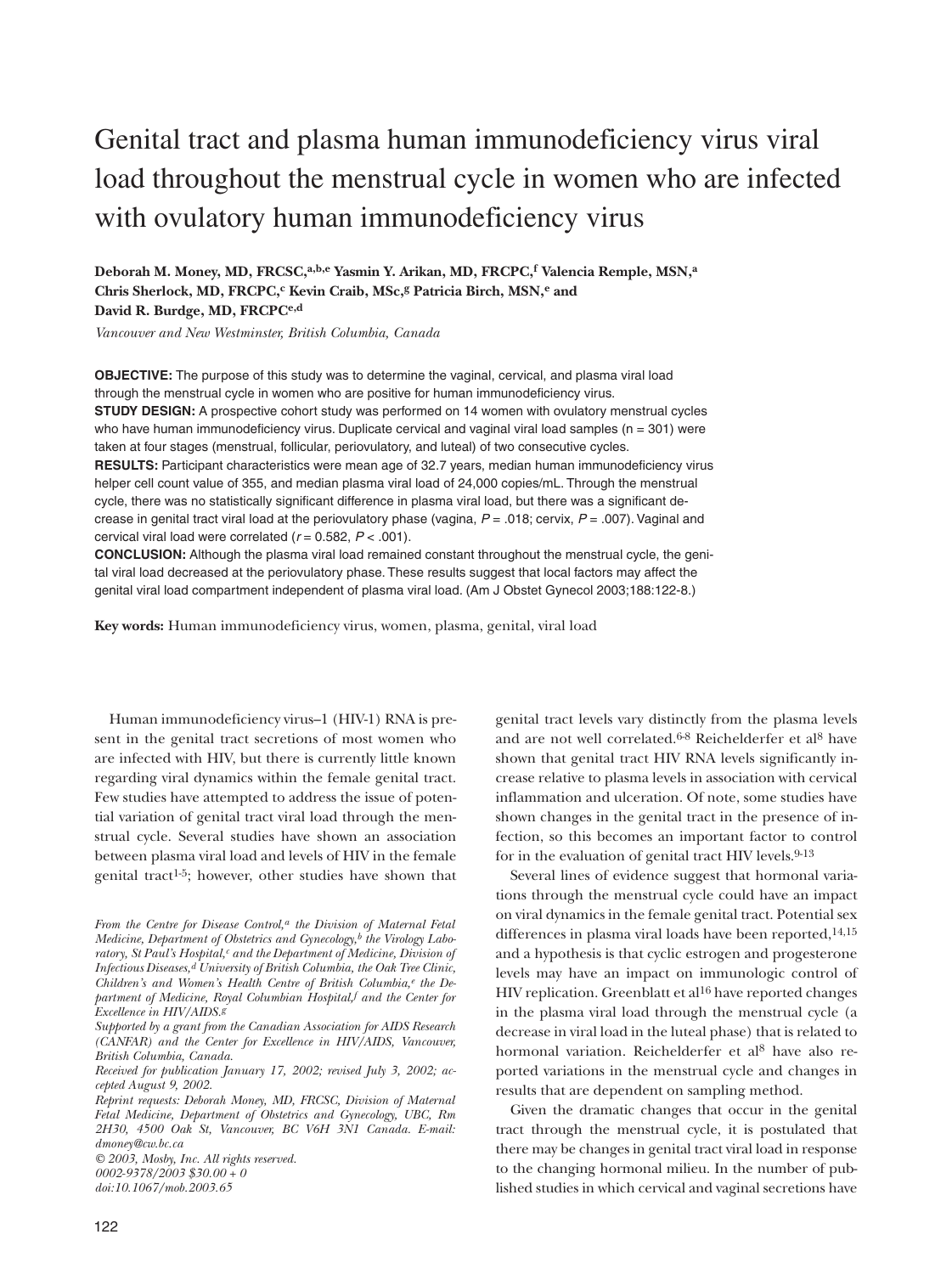

**Fig 1.** Correlation of plasma and cervical *(closed diamonds)*/vaginal *(hatched squares)* viral loads. Spearman correlation: cervix, *r* = 0.396, *P* < .001; vaginal, *r* = 0.275, *P* < .001.

been assessed for HIV-1 in the context of the menstrual cycle, most studies did not document ovulation, nor was the sampling taken at each distinct phase.17-19

An improved understanding of genital tract viral dynamics is important because it is becoming clear that the levels of genital tract HIV are likely to be highly relevant to the risk of heterosexual<sup>20</sup> and perinatal transmission.<sup>21,22</sup>

The objectives of this study were to determine whether the plasma HIV-1 viral load changed through the four phases of the menstrual cycle, to measure the level of vaginal and cervical HIV in the four phases of ovulatory menstrual cycles, and to determine the relationship between plasma viral load and genital tract viral load in each phase of the menstrual cycle.

#### **Material and methods**

This study was conducted under the approval of the University of British Columbia Clinical Research Ethics Board; a certificate of approval was obtained on April 8, 1997. Women who were infected with HIV and who attended our university-affiliated multidisciplinary HIV clinic (Women and Family HIV Centre, Oak Tree Clinic) in Vancouver, British Columbia, Canada, were asked to participate in this study. Women were eligible if they were regular patients, had regular menstrual cycles for the 6 months before enrollment, had undergone stable antiretroviral therapy regimens for the 3 months before the study, and continued to undergo stable antiretroviral therapy during the 2 months of the study period.

At enrolment, the following information was collected for each of the women from whom we received full consent: estimated time of HIV acquisition, probable mode of acquisition of HIV, history of injection drug use, medical history, obstetric history, menstrual history, history of genital tract infections, Papanicolaou test history, and medications. At the initial visit, which coincided with the beginning of the menstrual cycle, a full examination was conducted. This included a pelvic examination with a Papanicolaou test, cervical samples for chlamydia and gon-



**Fig 2.** Mean genital tract HIV viral load by menstrual cycle phase; Kruskal-Wallis test was used for comparison between cycle phases. *Gray squares,* Cervical phase (*P* < .01); *closed triangles,* vaginal phase  $(P < .05)$ .

orrhea, a vaginal Gram stain, and collection of genital tract secretions by SnoStrips (Chavin Pharmaceuticals, Romford, UK). Two samples from the cervix and two samples from the vagina were taken by absorption onto the SnoStrips. The papers were then allowed to air dry and stored at –70°C for batch assays for HIV-1 RNA. At the first study visit, HIV helper cell count (CD4) and HIV plasma viral load were obtained.

Women performed daily basal body temperature charting to further establish the phases of their cycles and subsequently attended the clinic at mid follicular, periovulatory, and midluteal phases of this cycle. At each study visit, plasma viral load samples and duplicate cervical and vaginal viral samples were collected. Serum estradiol level was obtained at the follicular and periovulatory phases and serum progesterone samples were obtained at the luteal-phase time. This protocol was repeated in its entirety over the subsequent menstrual cycle, which resulted in eight sampling times from the plasma and genital tract in each woman.

**Laboratory methods.** Hormonal assays were conducted at the UBC Reproductive Endocrinology research laboratory. The estradiol level was measured by a Pantex (division of Bio-Analysis, Santa Monica, Calif) radioimmunoassay method, and the progesterone level was measured with a Beckman Access Immunoassay (Beckman Coulter, Mississaugua, Ontario, Canada) system. The Access assay is a paramagnetic, chemiluminescent immunoassay for the quantitative determination of progesterone levels in human serum.

The plasma viral load assays were conducted at the UBC virology laboratory with the use of the Roche Cobas Amplicor HIV-1 Monitor Standard viral load assay (version 1.5; Roche Diagnostic Systems, Branchburg, NJ) with a limit of detection of 400 copies/mL.

The laboratory method used to assay HIV-1 in the genital tract specimens was based on the Roche Cobas Am-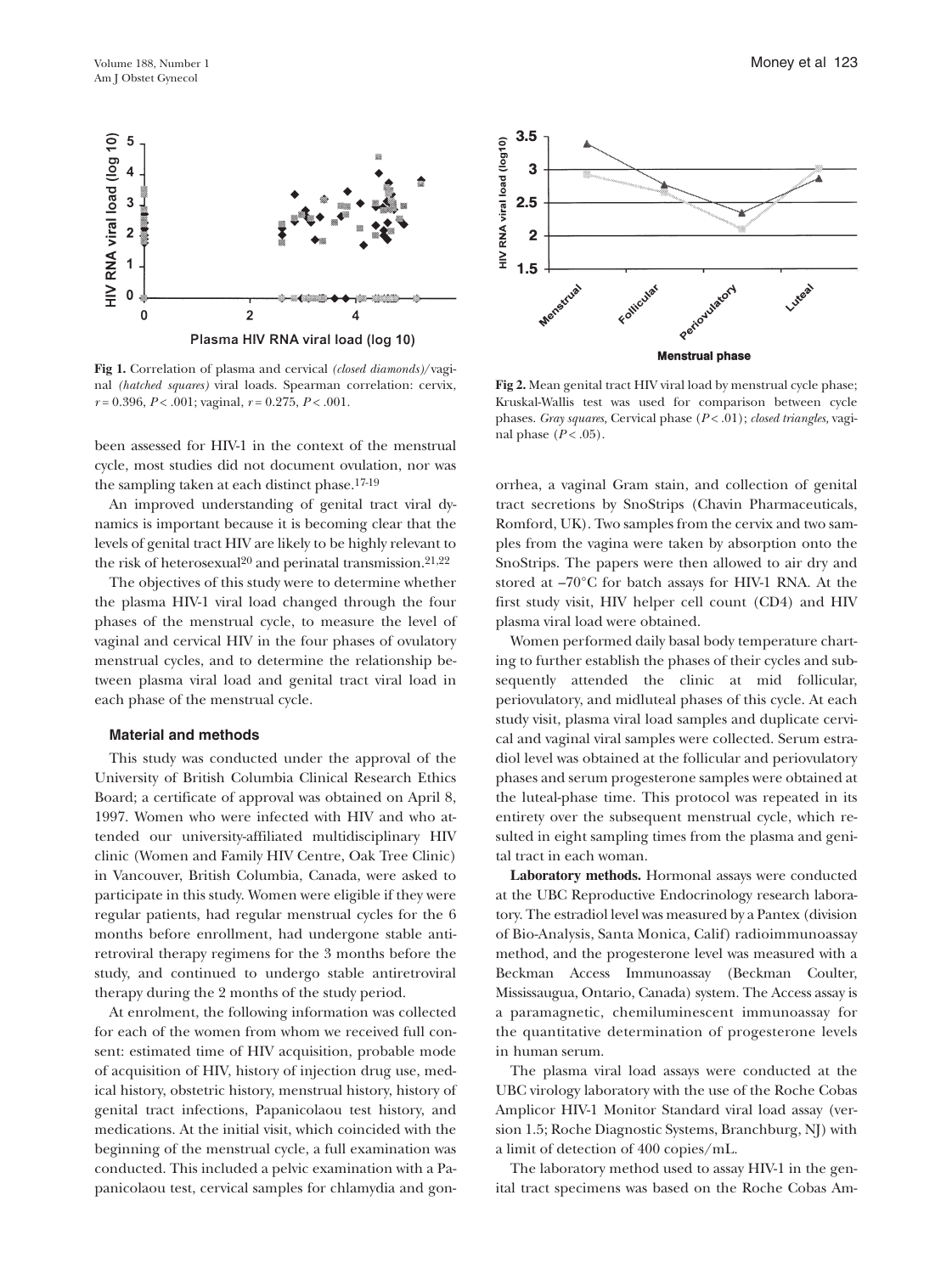| Characteristic                                           | Absolute         | Percentage |
|----------------------------------------------------------|------------------|------------|
| Demographics                                             |                  |            |
| Age $(y)$                                                |                  |            |
| Mean                                                     | 32.7             |            |
| Median                                                   | 34               |            |
| Range                                                    | 25-44            |            |
| Ethnicity (No.)                                          |                  |            |
| White                                                    | 11               | 78.6       |
| East Asian                                               | 1                | 7.1        |
| Canadian aboriginal                                      | $\mathbf{1}$     | 7.1        |
| Hispanic                                                 | $\mathbf{1}$     | 7.1        |
| History of injection drug use (No.)                      | 3                | 21.4       |
| Obstetrics-gynecology characteristics                    |                  |            |
| Obstetric history (No.)                                  |                  |            |
| Previous pregnancy                                       | 8                | 57.1       |
| Live birth                                               | 5/8              | 62.5       |
| Therapeutic abortion                                     | 4/8              | 50.0       |
| Spontaneous abortion                                     | 1/8              | 12.5       |
| Sexually transmitted disease history (No.)               |                  |            |
| Sexually transmitted disease/vaginitis/vaginosis ever    | 10               | 71.4       |
| Sexually transmitted disease/vaginitis/vaginosis current | $\Omega$         | 0.0        |
| HIV characteristics (No.)                                |                  |            |
| Mode of HIV acquisition                                  |                  |            |
| Heterosexual contact                                     | $\overline{9}$   | 64.3       |
| Injection drug use                                       | $\mathbf{1}$     | 7.1        |
| Combined risk                                            | $\boldsymbol{3}$ | 21.4       |
| Unknown                                                  | $\mathbf{1}$     | 7.1        |
| CD4 at visit $1 \times 10^6$ /L)                         |                  |            |
| Mean and median                                          | 355              |            |
| Range                                                    | 100-720          |            |
| Plasma viral load at visit 1                             |                  |            |
| Women with detectable viral load (No.)                   | 10               | 71.4       |
| Mean $(log10)$ *                                         | 4.98             |            |
| Median $(log10)$                                         | 4.24             |            |
| Range $(log10)$                                          | 2.6-6.88         |            |
| Current antiretroviral therapy use (No.)                 | 10               | 71.4       |
| Dual combination                                         | 3/10             | 30.0       |
| Triple combination                                       | 7/10             | 70.0       |

**Table I.** Characteristics of study population  $(n = 14)$ 

\*For women with detectable virus in plasma.

plicor HIV-1 Monitor Ultrasensitive viral load assay (version 1.5; Roche Diagnostic Systems, Branchburg, NJ); the lower limit of detection of this assay is 50 copies/mL. The tabs of filter paper from the Sno Strips (Chauvin Pharmaceuticals, Romford, UK) on which the genital secretions were collected were removed from the entire strip and cut into pieces in a sterile fashion. The fragments were then placed into individual 2-mL polypropylene microtubes. One hundred microliters of Roche Monitor QS (Roche Diagnostic Systems, Branchburg, NJ) reagent was added to one vial  $(900 \mu L)$  of lysis buffer, also from the Roche Monitor kit. Six hundred microliters of this mixture was added to each sample tube. The tubes were then placed on a shaker for 45 minutes at 800 revolutions/min. After incubation, the lysis buffer mixture was removed from the sample tube and placed into another corresponding 2-mL microtube. Controls were also prepared according to Roche package insert instructions. Each sample tube had 525 mL of isopropanol added to each tube, which were then vortexed. From this point on, all samples were processed according to Roche Cobas Amplicor HIV-1 Monitor package insert instructions. To validate the Sno strip technique, duplicate specimens, which were then run in duplicate in the laboratory, were obtained at the time of sampling. Validation of this method resulted in a small substudy.23

**Statistical methods.** Measurements (copy numbers) of cervical and vaginal viral loads were log-transformed (base 10). Undetectable viral loads were assigned a copy number of 1 and a corresponding log-transformed value of 0. Duplicated measurements of cervical and vaginal viral loads were averaged. A scatter diagram and Spearman correlation coefficient were used to assess the relationship between cervical and vaginal HIV RNA measurements with the use of these averaged values. All measurements that were obtained over the two menstrual cycles were included in the comparative analyses of interest. Because the distributions of log-transformed cervical and vaginal viral load measurements were not normally distributed, we used nonparametric statistical methods to compare the viral load distributions between phases of the menstrual cycle. We used the Kruskal-Wallis test to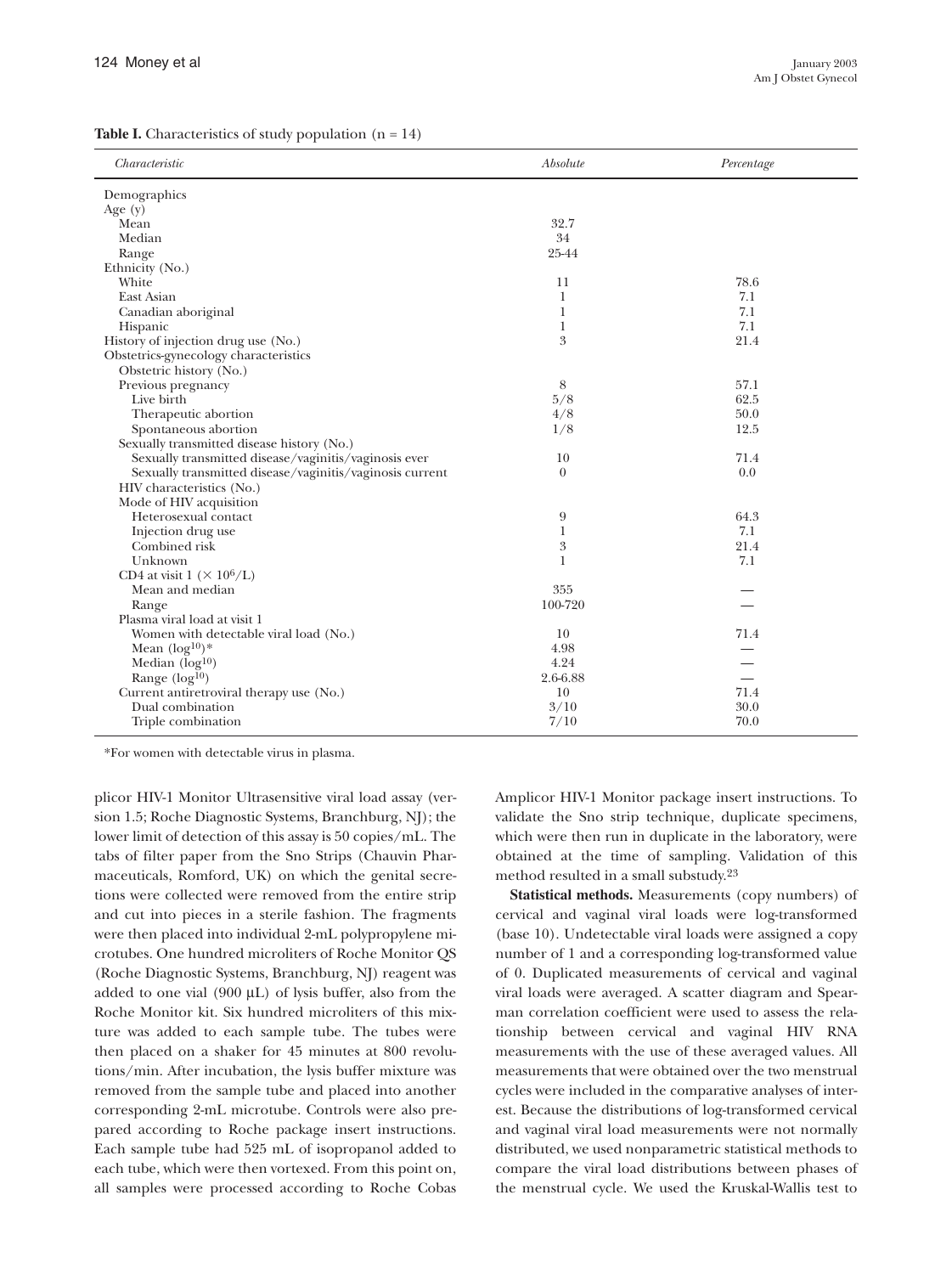compare HIV RNA measurements among the four phases of the menstrual cycle. Means and SDs of cervical and vaginal viral load measurements were calculated for each phase of the menstrual cycle. The proportions of undetectable viral load measurements by phase of cycle were also calculated. Pairwise comparisons of these measurements between phases (eg, menstrual vs periovulatory) were conducted with the Mann-Whitney test. Mean differences of viral load measurements among phases were also calculated.

## **Results**

Fifteen women were enrolled initially from September 1997 through June 1998. One woman did not complete the study protocol, which left data from 28 cycles in 14 women for analyses. Six of the women did not complete measurements at every cycle point. The demographic characteristics of the women can be seen in Table I. Of note, none of the women had evidence of a current sexually transmitted infection at the time of the study. Most of the women had only moderate immune compromise, as measured by absolute CD4 count (mean CD4 count, 355  $\times$  10<sup>9</sup>/L; range, 100-750  $\times$  10<sup>9</sup>/L). The plasma viral load that was measured at the first visit was detectable in 10 of the 14 women (median, 24,000 copies/mL; range, <400- 750,000+ copies/mL). More than 70% of the women were undergoing antiretroviral therapy, most of whom were undergoing dual or triple combination therapy. Six women were receiving triple combinations that contained protease inhibitors, and 3 women were receiving dual nucleosides that were consistent with patterns of care during the study period. There were no women undergoing monotherapy.

Cycles with an abnormal basal body temperature graph or a luteal progesterone level of <16 nmol/L were excluded as anovulatory. The menstrual cycle hormonal data seen in Table II reveal that despite a history of regular cycles, 6 of the 28 complete cycles  $(21\%)$  were anovulatory and 22 of the 28 complete cycles (79%) were ovulatory.

Mean plasma viral loads that were expressed as  $log<sup>10</sup>$ values were compared phase by phase, with no differences found in any of the phases. The following data were the median  $log^{10}$  plasma viral load for the four phases: menstrual, 2.6; follicular, 3.3; periovulatory, 3.3; luteal, 3.1  $(P = .942)$ . Individual patient values for phases were evaluated and also found to be constant throughout the four phases. These findings persist when data are stratified by CD4 count (data not shown).

The data were also analyzed to determine whether there was a relationship between hormone level and plasma viral load. There were no significant correlations between the level of midfollicular–phase estradiol level and plasma viral load  $(r = 0.327, P = .299)$  nor between mid luteal progesterone level and plasma viral load (*r* =  $0.277, P = .317$ .

**Table II.** Study hormonal assessments  $(n = 14)$ 

| Characteristic                           | Value       |
|------------------------------------------|-------------|
| Total cycles (No.)                       | 28          |
| Annovulatory                             | $6(21.4\%)$ |
| Ovulatory                                | 22 (78.6%)  |
| Follicular estradiol level (pmol/L)      |             |
| Mean                                     | 295         |
| Median                                   | 228         |
| Range                                    | 61-700      |
| Periovulatory estradiol level $(pmol/L)$ |             |
| Mean                                     | 465.9       |
| Median                                   | 373.5       |
| Range                                    | 177-1287    |
| Luteal progesterone level $(mmol/L)$     |             |
| Mean                                     | 23.4        |
| Median                                   | 27.3        |
| Range                                    | 1.1-48.7    |

To determine whether the sampling in the genital tract was reproducible, a substudy was performed that compared results on duplicate specimens. Eighty-eight vaginal viral load pairs were compared; the Pearson correlation coefficient was 0.72, and the coefficient of determination was 51.2%. The Pearson correlation coefficient for 92 cervical viral load pairs was 0.72; the coefficient of determination was 51.9%. In an alternate analysis, the Pearson correlation coefficient for 86 paired vaginal viral samples and cervical viral samples (set 1) was 0.58, and the coefficient of determination was 33.7%; for set  $2(n = 86$  samples), the Pearson correlation coefficient was 0.56, and the coefficient of determination was 31.3%. Twenty-two samples (25.6%) of set 1 and 23 samples (26.7%) of set 2 had at least one negative viral load result in the pair. The Bland Altman plot for vaginal viral pairs showed that only 11 of 88 samples (12.5%) fell outside the range (the mean of both values  $\pm 2$  SD); the corresponding Bland Altman plot for cervical samples showed that 10 of 92 samples  $(10.9\%)$  were out of range. These results show very acceptable reproducibility for this experimental measurement.

Measurable HIV-1 virus was detected in 120 of 301 genital tract samples (40%). The vaginal viral load ranged from undetectable to 36,308 copies, and the cervical viral load ranged from undetectable to 18,000 copies. There was a significant correlation between the cervical and vaginal specimens ( $r = 0.582$ ,  $P < .001$ ). Plasma/vaginal and plasma/cervical viral loads were correlated moderately (*r* = 0.2675, *P* < .01; and *r* = 0.396, *P* < .001, respectively) (Fig 1).

When the genital tract viral load was compared through the four phases of the menstrual cycle, there was a statistically significant decrease in the periovulatory samples (Fig 2). The difference in the cervical viral load was significant at a probability value of  $\langle 0.01 \rangle$ ; the difference in the vaginal viral load was significant at a probability value of <.05.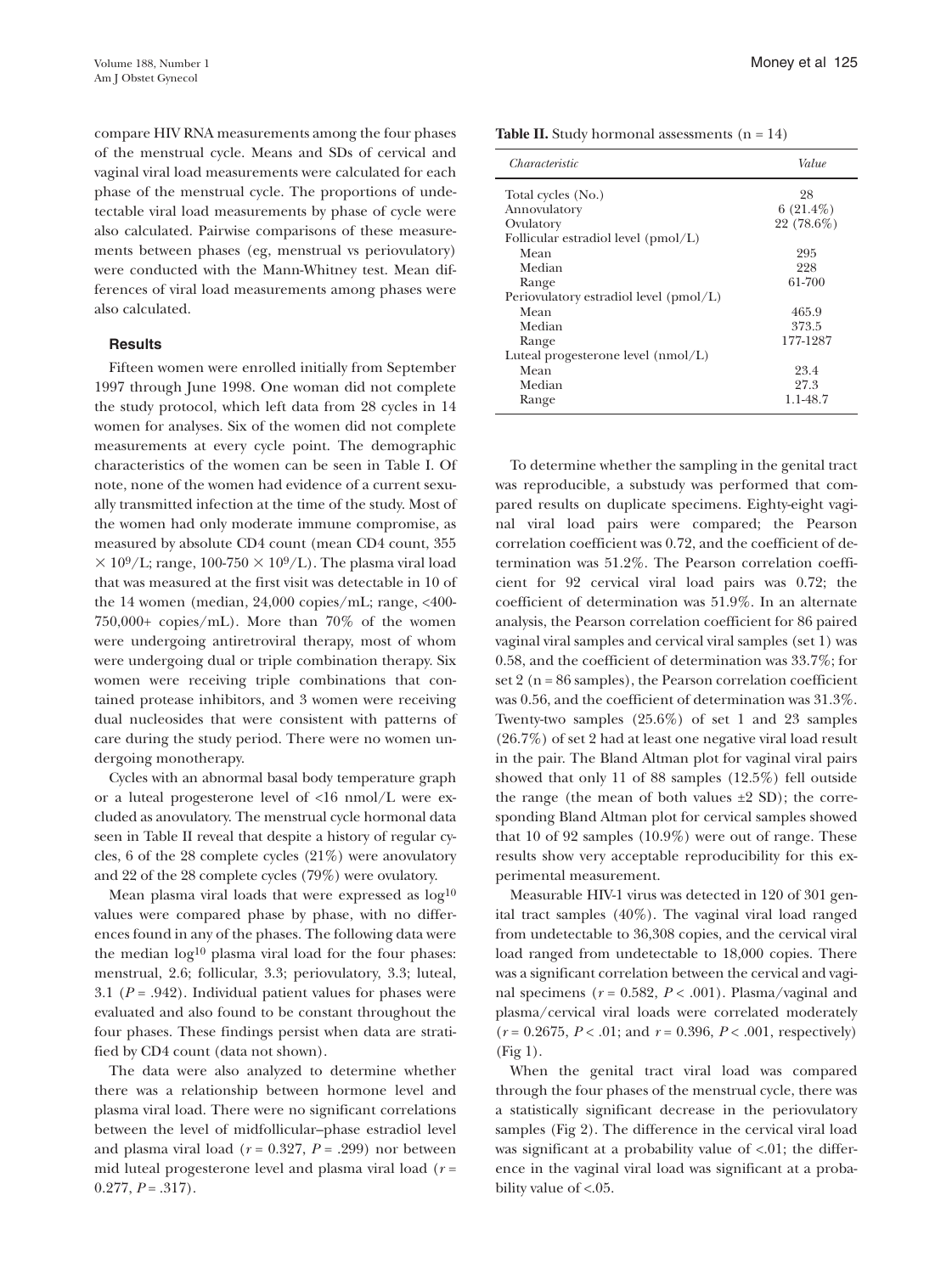| Descriptive measure     | Menstrual | Follicular | Periovulatory | Luteal |
|-------------------------|-----------|------------|---------------|--------|
| Measurements (No.)      | 23        | 24         | 23            | 22     |
| Mean                    | 1.68      | 1.38       | 0.66          | 1.34   |
| <b>SD</b>               | 1.54      | 1.48       | 1.37          | 1.52   |
| Proportion undetectable | 0.49      | 0.51       | 0.45          | 0.50   |

**Table III.** Comparison of cervical viral load measurements (log<sup>10</sup> copies per milliliter) during four phases of the menstrual cycle, based on measurements from 13 women who were positive for HIV infection

*P* = .067, ANOVA; based on the Kruskal-Wallis test. *P* = .009, significant difference between menstrual and periovulatory phase (mean difference, 1.02 logs); *P* = .051, marginal difference between periovulatory and luteal phase (mean difference, –0.68 logs); based on the Mann-Whitney test.

**Table IV.** Comparison of vaginal viral load measurements (log<sup>10</sup> copies per milliliter) during four phases of menstrual cycle, based on measurements from 13 women who were positive for HIV infection

| Descriptive measure     | Menstrual | Follicular | Periovulatory | Luteal |
|-------------------------|-----------|------------|---------------|--------|
| Measurements (No.)      | 23        | 23         | 23            | 19     |
| Mean                    | 2.17      | 1.12       | 0.04          | 1.19   |
| <b>SD</b>               | 1.53      | 1.54       | 1.51          | 1.33   |
| Proportion undetectable | 0.22      | 0.56       | 0.56          | 0.47   |

*P* = .047, ANOVA; based on Kruskal-Wallis test. *P* = .028, significant difference between menstrual and follicular phase (mean difference, 1.05 logs);  $P = .017$ , significant difference between menstrual and periovulatory phase (mean difference, 1.13 logs); based on the Mann-Whitney test.

Of note, six of seven women with a viral load of <400 copies/mL in plasma had detectable virus in the genital tract at levels that ranged from 120 to 1023 copies in cervical specimens and from 132 to 6310 copies in vaginal specimens. Of note, viral load values quoted at <400 copies are less accurate than higher values because of the nature of the Roche assay.

Table III shows a phase comparison of the cervical viral load measurements, with the menstrual phase as the reference level. As presented, there is a significant difference between the menstrual level and the periovulatory phase  $(P = .009)$ , with a marginal difference between periovulatory and luteal phases ( $P = .051$ ). Table IV shows the same results from the vaginal viral load measurements with a significant difference between menstrual and periovulatory  $(P = .017)$  and with a difference seen between menstrual and follicular. Of note, the menstrual phase is the phase with the highest genital tract viral load, but in particular at the level of the cervix, the periovulatory phase is significantly lower in viral load.

## **Comment**

In this study of HIV-1 levels through ovulatory menstrual cycles, we have shown significant changes in the genital tract compartment through the cycle in the absence of a corresponding change in plasma viral load. There was a consistently observed, statistically significant decline in both cervical and vaginal HIV-1 viral load in the periovulatory phase. Although our study involves relatively few women, this finding was reproducible and was seen in both of the ovulatory menstrual cycles that were studied in most of the women. There was no change in plasma viral load throughout the cycle, and we observed no correlation between the level of midfollicular-phase estradiol or midluteal-phase progesterone level and plasma viral load. At all other phases of the cycle, there was strong correlation between plasma and genital tract virus levels.

It appears that different body compartments and reservoirs exist and that low levels of HIV RNA can be detected in a variety of cells and tissues, even when the plasma viral load is undetectable.24 We found detectable virus in the genital tract of some women who had undetectable plasma viral loads. It is thought that genital tract virus comes from both distant transport (ie, through blood/plasma) and local production.

We hypothesize that the decrease in genital tract viral load at the periovulatory phase of the cycle is related most likely to a decrease in local HIV replication/production. This may be related to the impact of hormones on the local cervical microenvironment. There is enhanced production of cervical mucous and local immunoglobulin A at midcycle in ovulatory women, in preparation for conception. These local changes may well also result in the inhibition of HIV replication or expression. In addition, the enhanced production of cervical mucus may result in a washout effect of virus, particularly at the level of the cervix. The highest genital tract viral levels were seen in the menstrual phase; this may illustrate an increase in the risk for sexual transmission at this stage of the menstrual cycle.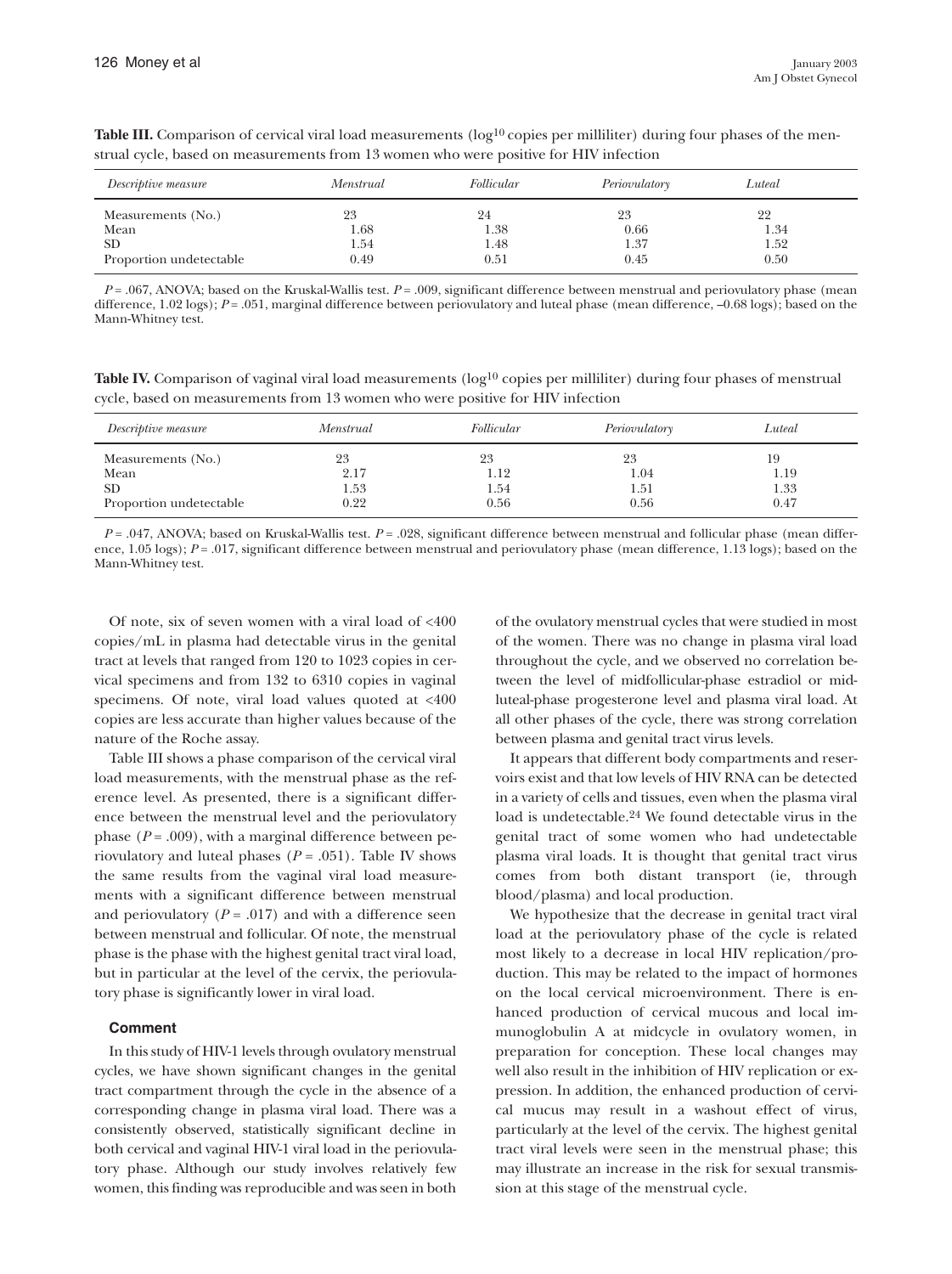Multiple factors that may have an impact on the level of HIV-1 in the genital area have been evaluated and include the relationship of local HIV levels to β-chemokine secretion. Kutteh et al have reported an interesting cytokine and antibody pattern in the menstrual cycle, with a peak of interleukin just before ovulation and with a increase in immunoglobulin G and A at this time also. One can speculate that this may, in part, be the cause of the decrease in HIV-1 that we observed in the genital tract during the periovulatory phase of the initial cycle.24 The complexity of this problem is reflected in varying reports in the literature regarding the patterns of cytokines through the menstrual cycle. Al-Harthi et al<sup>25</sup> have suggested that an increase in vaginal cytokine levels occurs during menses as opposed to during the periovulatory period. The common thread with all of these studies, including ours, is that local factors appear to be affecting local viral load specifically, independent of plasma viral load.

Most published data regarding HIV-1 in the female genital tract has used a cervical-vaginal lavage for sampling. We used a Sno strip absorption technique, in the hope of producing better quantification, because the strips absorb a specific volume of fluid directly from the vaginal mucosa or the cervical os. By performing duplicate sampling at each study visit from both the vaginal mucosa and cervical os and measuring the two sets on separate assay runs, we were able to validate this technique.23 It is also noteworthy that other investigators recently have used the same technique to sample rectal mucosa for local production of HIV-1.26 More recently, there has been a comparison of various sampling techniques that has suggested that the use of "wicks" as a similar system to this study was the most sensitive technique for sampling.27

It is important to note that the women in our study were asymptomatic and that none of them had any active inflammatory disorders of the female genital tract. All of the women had apparently normal and intact vaginal mucosa, and none of the women had significant cervical cytologic abnormalities. Other studies have shown changes in genital tract viral load in the presence of inflammation, but our study does not address these issues or the potential impact of the menstrual cycle on the genital tract viral levels with coexistent inflammatory disorders.

Because of the era in which this study was conducted, many of the women in our clinic were undergoing antiretroviral therapy, which limited our ability to enroll women who were undergoing no antiretroviral therapy. Overall, the study numbers are small, and we cannot make meaningful conclusions regarding the impact of antiretroviral therapy on genital tract viral secretion. This is clearly an area of importance in terms of both heterosexual and perinatal transmission, and further investigation is needed.

We believe that this study clearly demonstrates the need for more investigation regarding the dynamics of HIV-1 in the female genital tract. More women must be studied over time to gain a fuller understanding of the effects of ovulatory and anovulatory menstrual cycles and menopause on the level of HIV-1 in the genital tract. Studies that evaluate the effects of other factors such as genital tract infections and the influence of antiretroviral therapies must take into consideration the hormonal milieu in which any samples are being taken (ie, which phase of the menstrual cycle). Full evaluation of this will enhance our understanding of the risks of heterosexual and perinatal transmission of HIV.

We thank the women who participated in the study for their commitment to clinical research and Ms Linda Merrick who was particularly helpful with the development of the genital tract HIV quantitation method and with the HIV genital tract assays.

#### **REFERENCES**

- 1. Hart CE, Lennox JL, Pratt-Palmore M, Wright TC, Schinazi RF, Evans-Strickfaden T, et al. Correlation of human immunodeficiency virus type 1 RNA levels in blood and the female genital tract. J Infect Dis 1999;179:871-82.
- 2. Cu Uvin S, Caliendo AM. Cervicovaginal human immunodeficiency virus secretion and plasma viral load in human immunodeficiency virus-seropositive women. Obstet Gynecol 1997;90: 739-43.
- 3. Iverson AKN, Larsen AR, Jensen T, Fugger L, Balslev U, Wahl S, et al. Distinct determinants of human immunodeficiency virus type 1 RNA and DNA loads in vaginal and cervical secretions. J Infect Dis 1998;177:1214-20.
- 4. Goulston C, McFarland W, Katzenstein D. Human immunodeficiency virus type 1 RNA shedding in the female genital tract. J Infect Dis 1998;177:1100-3.
- 5. Shaheen F, Sison AV, McIntosh L, Mukhtar M, Pomerantz RJ. Analysis of HIV-1 in the cervicovaginal secretions and blood of pregnant and nonpregnant women. J Human Virol 1999;2: 154-66.
- 6. Rasheed S, Li Z, Zu D, Kovacs A. Presence of cell-free human immunodeficiency virus in cervcovaginal secretions is independent of viral load in the blood of human immunodeficiency virus-infected women. Am J Obstet Gynecol 1996;175:122-30.
- 7. John GC, Nduati RW, Mbori-Ngacha D Overbaugh J, Welch M, Richardson BA, et al. Genital shedding of human immunodeficiency virus type 1 DNA during pregnancy: association with immunosuppression, abnormal cervical or vaginal discharge and severe vitamin A deficiency. J Infect Dis 1997;175:57-62.
- 8. Reichelderfer PS, Coombs RW, Wright DJ, Cohn J, Burns DN, Cu-Uvin S, et al. Effect of menstrual cycle on HIV-1 levels in the peripheral blood and genital tract: WHS 001 study team. AIDS 2000;14:2101-7.
- 9. Wright TC, Subbareo S, Ellerbrock TV, Lennox JL, Evans-Strickfaden T, Smith DG, et al. Human immunodeficiency virus 1 expression in the female genital tract in association with cervical inflammation and ulceration. Am J Obstet Gynecol 2001; 184:279-85.
- 10. Ghys PD, Fransen K, Diallo MO, Ettiegne-Traore V, Coulibaly I-M, Yeboue KM, et al. The associations between cervicovaginal HIV shedding, sexually transmitted diseases and immunosuppression in female sex workers in Abidjan, Cote d'Ivoire. AIDS 1997;11:F85-93.
- 11. Cu-Uvin S, Hogan JW, Caliendo AM, Harwell J, Mayer KH, Carpenter CCJ, for the HIV Epidemiology Research Study. Association between bacterial vaginosis and expression of human immunodeficiency virus type 1 RNA in the female genital tract. Clin Infect Dis 2001;33:894-6.